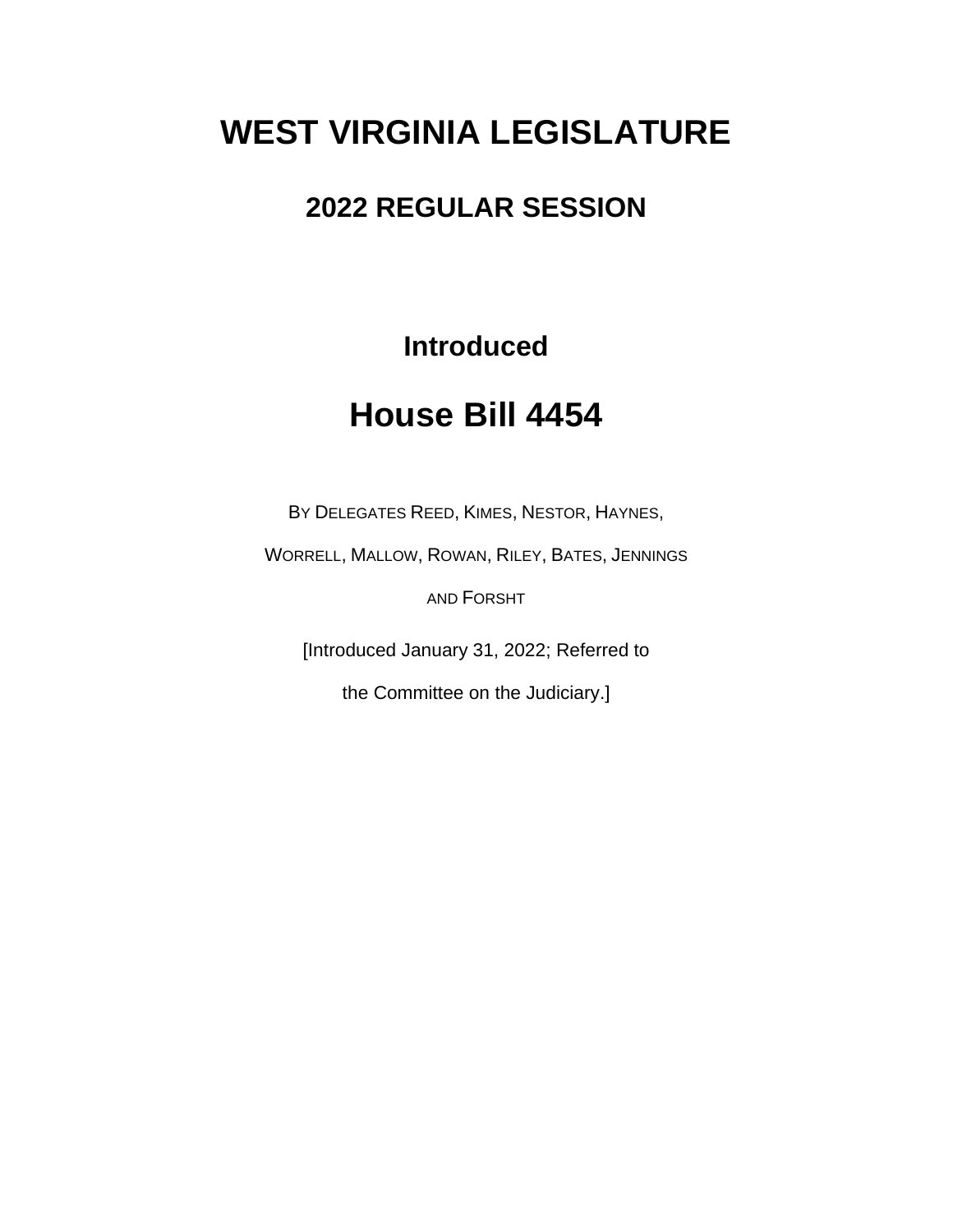| $\mathbf{1}$   | A BILL to amend the Code of West Virginia, 1931, as amended, by adding thereto a new article, |
|----------------|-----------------------------------------------------------------------------------------------|
| $\overline{2}$ | designated §46A-6O-1, §46A-6O-2, and §46A-6O-3, all relating to creating a consumers'         |
| 3              | right to limit the sale and sharing of his or her personal information; establishing a        |
| 4              | consumers' right to opt-out of any sale or sharing of his or her personal information;        |
| 5              | creating a consumers' right of no retaliation following any opt-out or exercise of other      |
| 6              | rights; and providing for methods of limiting sale, sharing, and use of personal information, |
| $\overline{7}$ | as well as any use of sensitive personal information.                                         |

*Be it enacted by the Legislature of West Virginia:*

### **ARTICLE 6O. CONSUMER RIGHT TO LIMIT SALE AND SHARING OF PERSONAL INFORMATION.**

#### **§46A-6O-1. Consumers' right to opt-out of sale or sharing of personal information.**

 (a) A consumer shall have the right, at any time, to direct a business that sells or shares personal information about the consumer to third parties not to sell or share the consumer's personal information. This right may be referred to as the right to opt-out of sale or sharing. (b) A business that sells consumers' personal information to, or shares it with, third parties shall provide notice to consumers that this information may be sold or shared and that consumers have the "right to opt-out" of the sale or sharing of their personal information. (c) Notwithstanding subdivision (a) of this section, a business shall not sell or share the personal information of consumers if the business has actual knowledge that the consumer is less than 16 years of age, unless the consumer, in the case of consumers at least 13 years of age and less than 16 years of age, or the consumer's parent or guardian, in the case of consumers who are less than 13 years of age, has affirmatively authorized the sale or sharing of the consumer's personal information. A business that willfully disregards the consumer's age shall be deemed to have had actual knowledge of the consumer's age.

(d) A business that has received direction from a consumer not to sell or share the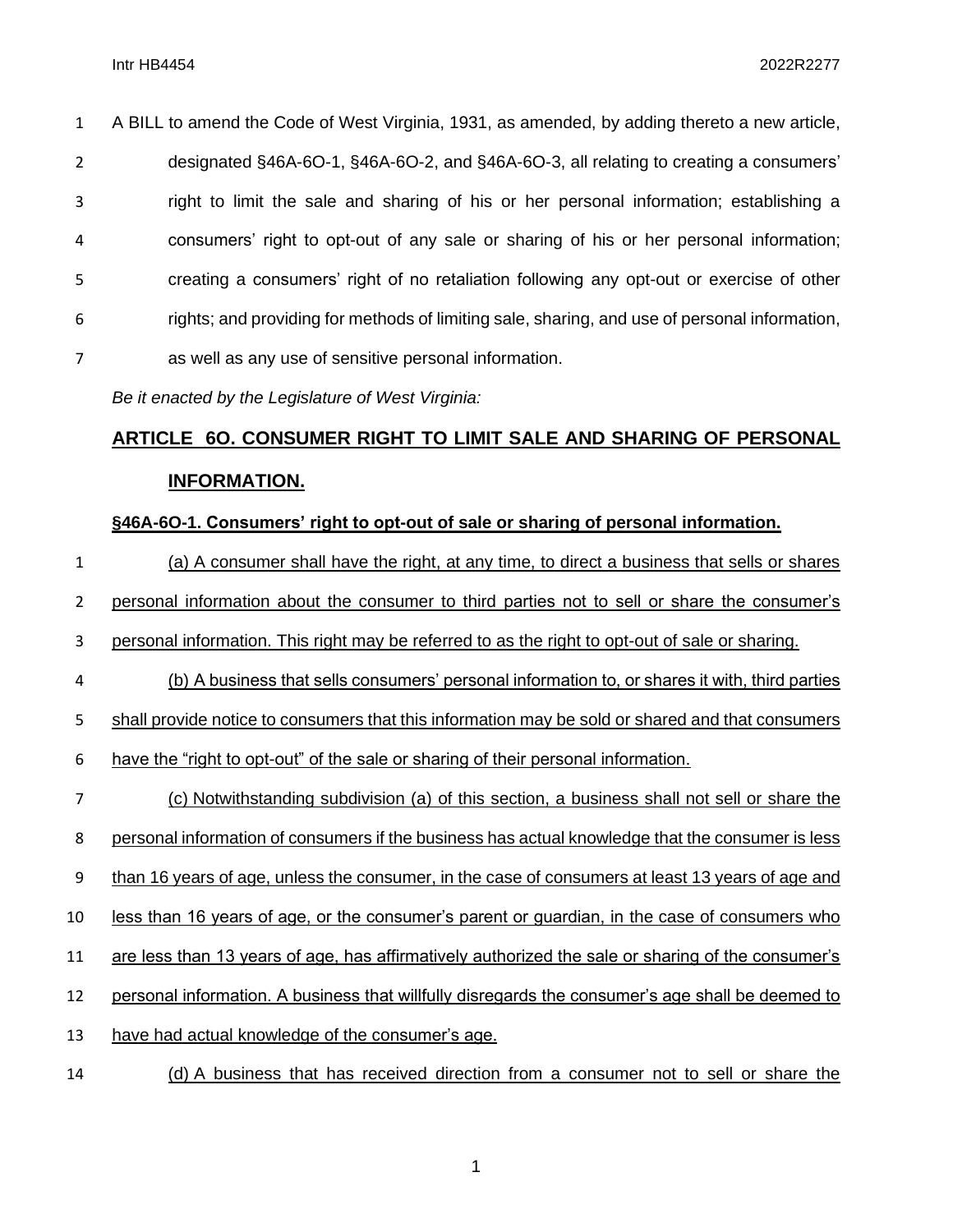| 15           | consumer's personal information or, in the case of a minor consumer's personal information has         |
|--------------|--------------------------------------------------------------------------------------------------------|
| 16           | not received consent to sell or share the minor consumer's personal information, shall be              |
| 17           | prohibited from selling or sharing the consumer's personal information after its receipt of the        |
| 18           | consumer's direction, unless the consumer subsequently provides consent, for the sale or sharing       |
| 19           | of the consumer's personal information.                                                                |
|              | §46A-6O-2. Consumers' right of no retaliation following opt-out or exercise of other rights.           |
| $\mathbf{1}$ | (a) (1) A business shall not discriminate against a consumer because the consumer                      |
| 2            | exercised any of the consumer's rights under this article, including, but not limited to, by:          |
| 3            | (A) Denying goods or services to the consumer;                                                         |
| 4            | (B) Charging different prices or rates for goods or services, including through the use of             |
| 5            | discounts or other benefits or imposing penalties:                                                     |
| 6            | (C) Providing a different level or quality of goods or services to the consumer;                       |
| 7            | (D) Suggesting that the consumer will receive a different price or rate for goods or services          |
| 8            | or a different level or quality of goods or services; or                                               |
| 9            | (E) Retaliating against an employee, applicant for employment, or independent contractor               |
| 10           | for exercising their rights under this title.                                                          |
| 11           | (2) Nothing in this subdivision prohibits a business, pursuant to subdivision (b), from                |
| 12           | charging a consumer a different price or rate, or from providing a different level or quality of goods |
| 13           | or services to the consumer, if that difference is reasonably related to the value provided to the     |
| 14           | business by the consumer's data.                                                                       |
| 15           | (3) This subdivision does not prohibit a business from offering loyalty, rewards, premium              |
| 16           | features, discounts, or club card programs consistent with this title.                                 |
| 17           | (b) (1) A business may offer financial incentives, including payments to consumers as                  |
| 18           | compensation, for the collection of personal information, the sale or sharing of personal              |
| 19           | information, or the retention of personal information. A business may also offer a different price,    |
|              |                                                                                                        |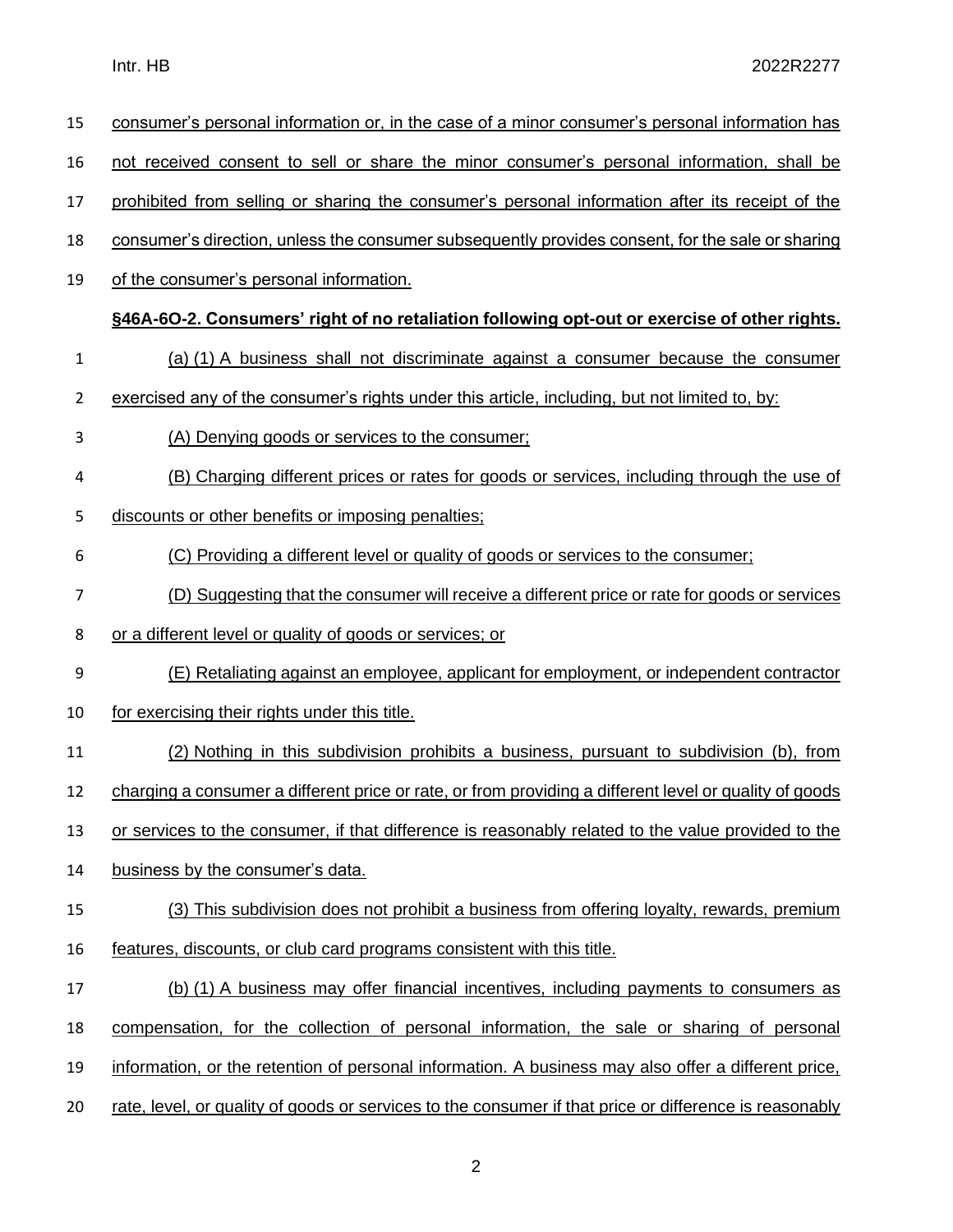- related to the value provided to the business by the consumer's data.
- 22 (2) A business that offers any financial incentives pursuant to this subdivision, shall notify
- consumers of the financial incentives.
- (3) A business may enter a consumer into a financial incentive program only if the
- 25 consumer gives the business prior opt-in consent that clearly describes the material terms of the
- financial incentive program, and which may be revoked by the consumer at any time. If a
- consumer refuses to provide opt-in consent, then the business shall wait for at least 12 months
- before next requesting that the consumer provide opt-in consent.
- (4) A business shall not use financial incentive practices that are unjust, unreasonable,
- coercive, or usurious in nature.

#### **§46A-6O-3. Methods of limiting sale, sharing, and use of personal information; use of sensitive personal information.**

 (a) A business that sells or shares consumers' personal information or uses or discloses consumers' sensitive personal information shall, in a form that is reasonably accessible to consumers:

 (1) Provide a clear and conspicuous link on the business' internet homepages, titled "Do 5 Not Sell or Share My Personal Information", to an internet web page that enables a consumer, or a person authorized by the consumer, to opt-out of the sale or sharing of the consumer's personal information;

 (2) Provide a clear and conspicuous link on the business' internet homepages, titled "Limit the Use of My Sensitive Personal Information", that enables a consumer, or a person authorized 10 by the consumer, to limit the use or disclosure of the consumer's sensitive personal information; (3) At the business' discretion, utilize a single, clearly labeled link on the business' internet homepages, in lieu of complying with paragraphs (1) and (2), if that link easily allows a consumer to opt-out of the sale or sharing of the consumer's personal information and to limit the use or

disclosure of the consumer's sensitive personal information; and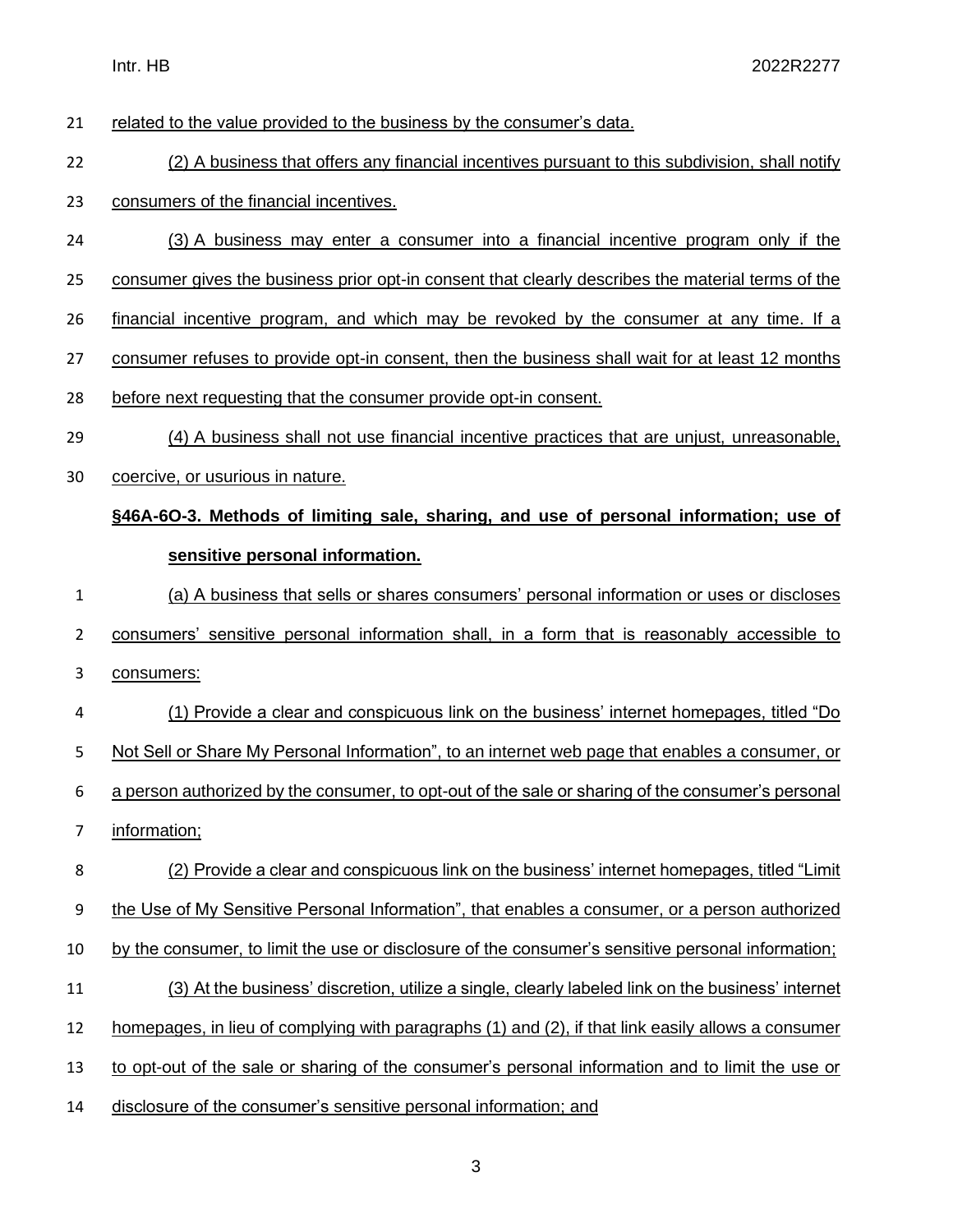| 15 | (4) In the event that a business responds to opt-out requests received pursuant to                     |
|----|--------------------------------------------------------------------------------------------------------|
| 16 | paragraph (1), (2), or (3) by informing the consumer of a charge for the use of any product or         |
| 17 | service, present the terms of any financial incentive offered for the retention, use, sale, or sharing |
| 18 | of the consumer's personal information.                                                                |
| 19 | (b) (1) A business shall not be required to comply with subdivision (a) of this section if the         |
| 20 | business allows consumers to opt-out of the sale or sharing of their personal information and to       |
| 21 | limit the use of their sensitive personal information through an opt-out preference signal sent with   |
| 22 | the consumer's consent by a platform, technology, or mechanism to the business indicating the          |
| 23 | consumer's intent to opt-out of the business' sale or sharing of the consumer's personal               |
| 24 | information or to limit the use or disclosure of the consumer's sensitive personal information, or     |
| 25 | both.                                                                                                  |
| 26 | (2) A business that allows consumers to opt-out of the sale or sharing of their personal               |
| 27 | information and to limit the use of their sensitive personal information pursuant to paragraph (1)     |
| 28 | may provide a link to a web page that enables the consumer to consent to the business ignoring         |
| 29 | the opt-out preference signal with respect to that business' sale or sharing of the consumer's         |
| 30 | personal information or the use of the consumer's sensitive personal information for additional        |
| 31 | purposes provided that:                                                                                |
| 32 | (A) The consent web page also allows the consumer or a person authorized by the                        |
| 33 | consumer to revoke the consent as easily as it is affirmatively provided; and                          |
| 34 | (B) The link to the web page does not degrade the consumer's experience on the web                     |
| 35 | page the consumer intends to visit and has a similar look, feel, and size relative to other links on   |
| 36 | the same web page.                                                                                     |
| 37 | (3) A business that complies with subdivision (a) is not required to comply with subdivision           |
| 38 | (b). For the purposes of clarity, a business may elect whether to comply with subdivision (a) or       |
| 39 | subdivision (b).                                                                                       |
| 40 | (c) A business that is subject to this section shall:                                                  |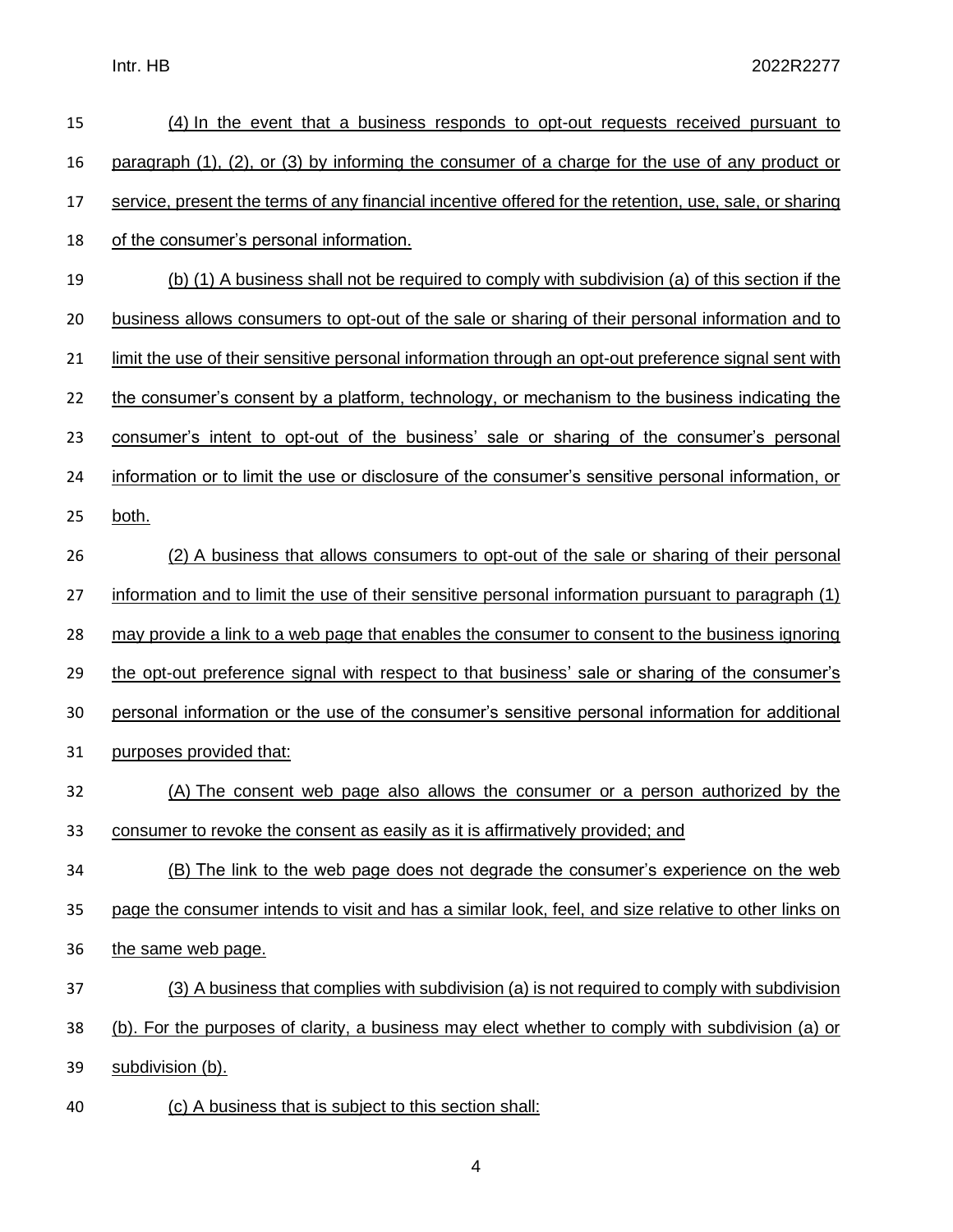| 41 | (1) Not require a consumer to create an account or provide additional information beyond                 |
|----|----------------------------------------------------------------------------------------------------------|
| 42 | what is necessary in order to direct the business not to sell or share the consumer's personal           |
| 43 | information or to limit use or disclosure of the consumer's sensitive personal information;              |
| 44 | (2) Include a description of a consumer's rights, along with a separate link to the "Do Not"             |
| 45 | Sell or Share My Personal Information" internet web page and a separate link to the "Limit the           |
| 46 | Use of My Sensitive Personal Information" internet web page, if applicable, or a single link to both     |
| 47 | choices, or a statement that the business responds to and abides by opt-out preference signals           |
| 48 | sent by a platform, technology, or mechanism in accordance with subdivision (b), in:                     |
| 49 | (A) Its online privacy policy or policies if the business has an online privacy policy or                |
| 50 | policies; or                                                                                             |
| 51 | (B) Any West Virginia-specific description of consumers' privacy rights.                                 |
| 52 | (3) Ensure that all individuals responsible for handling consumer inquiries about the                    |
| 53 | business' privacy practices or the business' compliance with this title are informed of their rights     |
| 54 | as consumers and how to exercise their rights;                                                           |
| 55 | (4) For consumers who exercise their right to opt-out of the sale or sharing of their personal           |
| 56 | information or limit the use or disclosure of their sensitive personal information, refrain from selling |
| 57 | or sharing the consumer's personal information or using or disclosing the consumer's sensitive           |
| 58 | personal information and wait for at least 12 months before requesting that the consumer                 |
| 59 | authorize the sale or sharing of the consumer's personal information or the use and disclosure of        |
| 60 | the consumer's sensitive personal information for additional purposes, or as authorized by               |
| 61 | regulations;                                                                                             |
| 62 | (5) For consumers under 16 years of age who do not consent to the sale or sharing of                     |
| 63 | their personal information, refrain from selling or sharing the personal information of the consumer     |
| 64 | under 16 years of age and wait for at least 12 months before requesting the consumer's consent           |
| 65 | again, or as authorized by regulations or until the consumer attains 16 years of age; and                |
| 66 | (6) Use any personal information collected from the consumer in connection with the                      |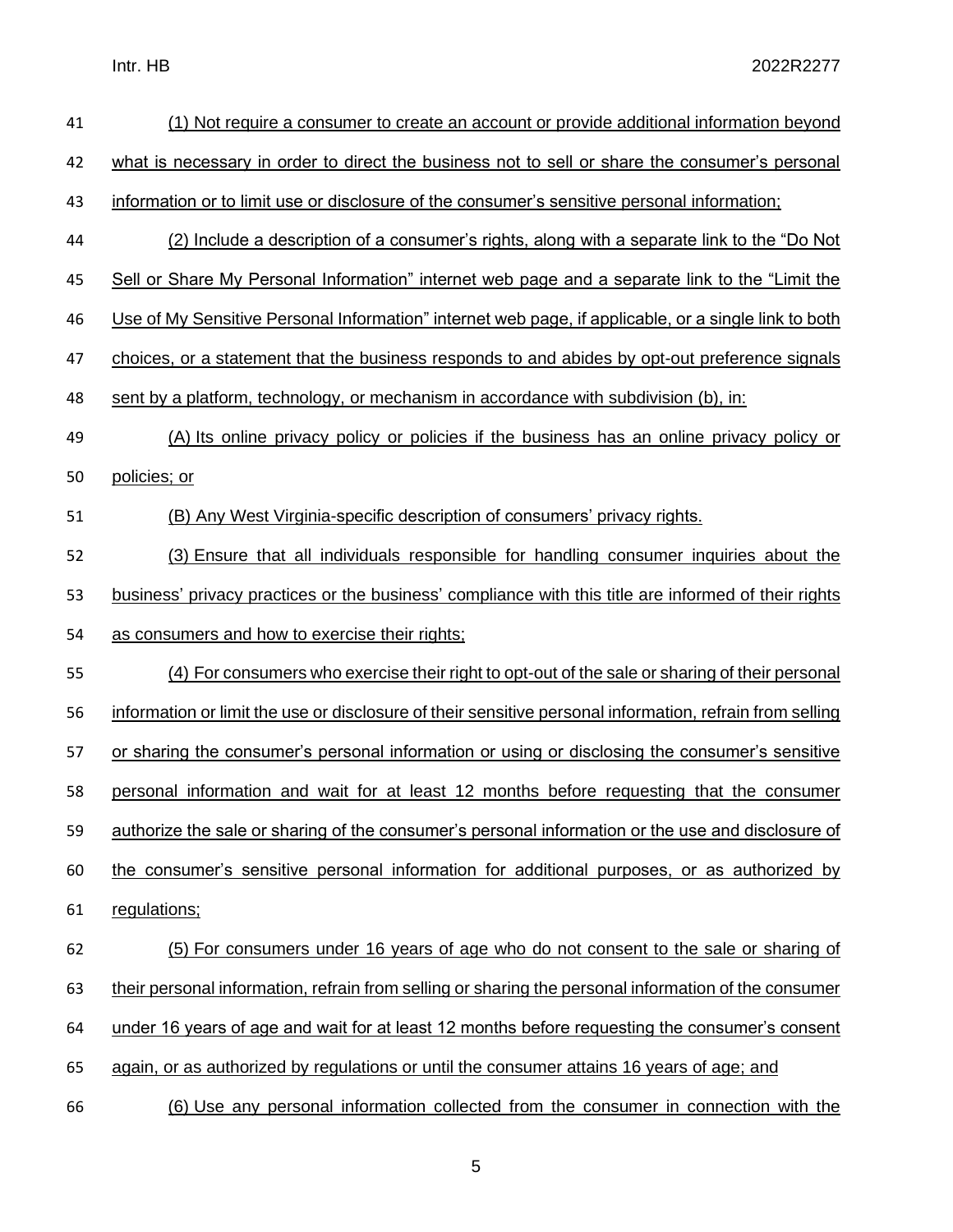| 67 | submission of the consumer's opt-out request solely for the purposes of complying with the opt-    |
|----|----------------------------------------------------------------------------------------------------|
| 68 | out request.                                                                                       |
| 69 | (d) Nothing in this title shall be construed to require a business to comply with this article     |
| 70 | by including the required links and text on the homepage that the business makes available to      |
| 71 | the public generally, if the business maintains a separate and additional homepage that is         |
| 72 | dedicated to West Virginia consumers and that includes the required links and text, and the        |
| 73 | business takes reasonable steps to ensure that West Virginia consumers are directed to the         |
| 74 | homepage for West Virginia consumers and not the homepage made available to the public             |
| 75 | generally.                                                                                         |
| 76 | (e) A consumer may authorize another person to opt-out of the sale or sharing of the               |
| 77 | consumer's personal information and to limit the use of the consumer's sensitive personal          |
| 78 | information on the consumer's behalf, including through an opt-out preference signal, as defined   |
| 79 | in paragraph (1) of subdivision (b), indicating the consumer's intent to opt-out, and a business   |
| 80 | shall comply with an opt-out request received from a person authorized by the consumer to act      |
| 81 | on the consumer's behalf, pursuant to regulations adopted by the Attorney General regardless of    |
| 82 | whether the business has elected to comply with subdivision (a) or (b). For purposes of clarity, a |
| 83 | business that elects to comply with subdivision (a) may respond to the consumer's opt-out.         |
| 84 | (f) If a business communicates a consumer's opt-out request to any person authorized by            |
| 85 | the business to collect personal information, the person shall thereafter only use that consumer's |
| 86 | personal information for a business purpose specified by the business, or as otherwise permitted   |
| 87 | by this title, and shall be prohibited from:                                                       |
| 88 | (1) Selling or sharing the personal information; and                                               |
| 89 | (2) Retaining, using, or disclosing that consumer's personal information:                          |
| 90 | (A) For any purpose other than for the specific purpose of performing the services offered         |
| 91 | to the business;                                                                                   |
| 92 | (B) Outside of the direct business relationship between the person and the business; or            |

6